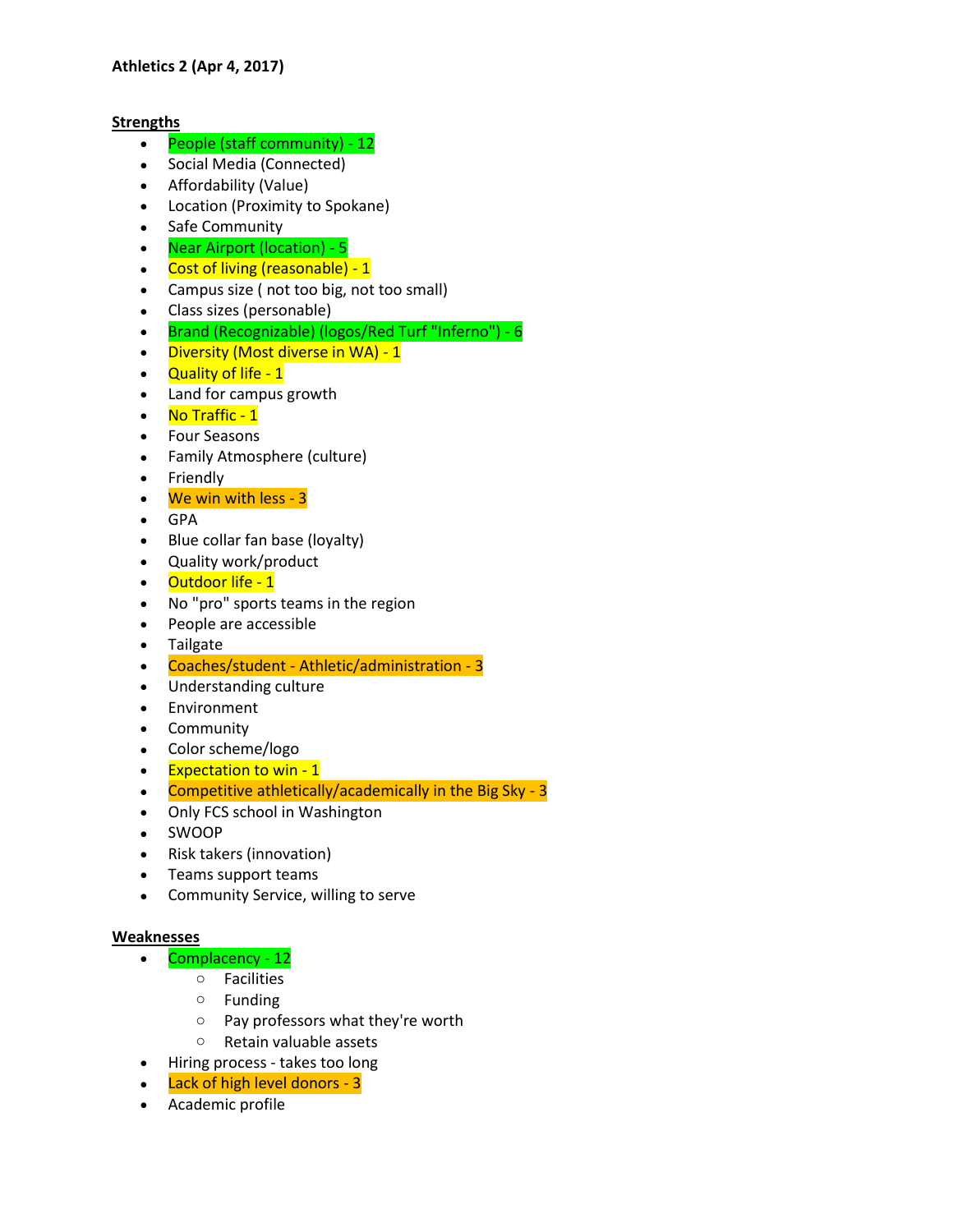- Need to be academically challenging for entrance 1
- Need high achieving students freshman
- $\bullet$  Evolution of new ideas positive, well thought out ideas 1
- Spending  $$$ \$ (where is the \$ going)?
- Staff incentives
	- o Free parking for staff
	- o Free recreation center
- On campus camp charges they are stealing 12
- Don't produce enough money makers
- Full institutional buy-in (athletics)
- Transparency
- Lack of fun (culture) 2
- Disconnect w/multiple campuses
- Drive in / drive out mentality (commuter campus)
- Math department 2
- Lack of community/Cheney buy-in 3
- Little brother complex
- True student/campus experience
- Alumni activation 2

## **Opportunities**

- Campus updates classrooms/dorms 2
- Tailgating 2
- Fund raising 2
- Value athletics use perception study 9
- $\bullet$  Strike now capitalize for long term 8
- Athletic parking lot
- Close questions
- Economic Growth
- Academic Choices (increase opportunity) many majors
- Positive out of state perceptions
- Spokane (exposure) growth Gonzaga vs. EWU
- Colin Cowherd, McElwain
- Outdoor Activities 1
- Group Sales Grow our fan base enrollment
- Young alumni
- Good education
- Large alumni base -1
- Culture of success 1
- Increased diversity
- Market proximity
- **•** Growth potential
- Adapting and evolving 4
- Timing is key

## **Threats**

- Salaries competitive 10
- Lack of internal vision